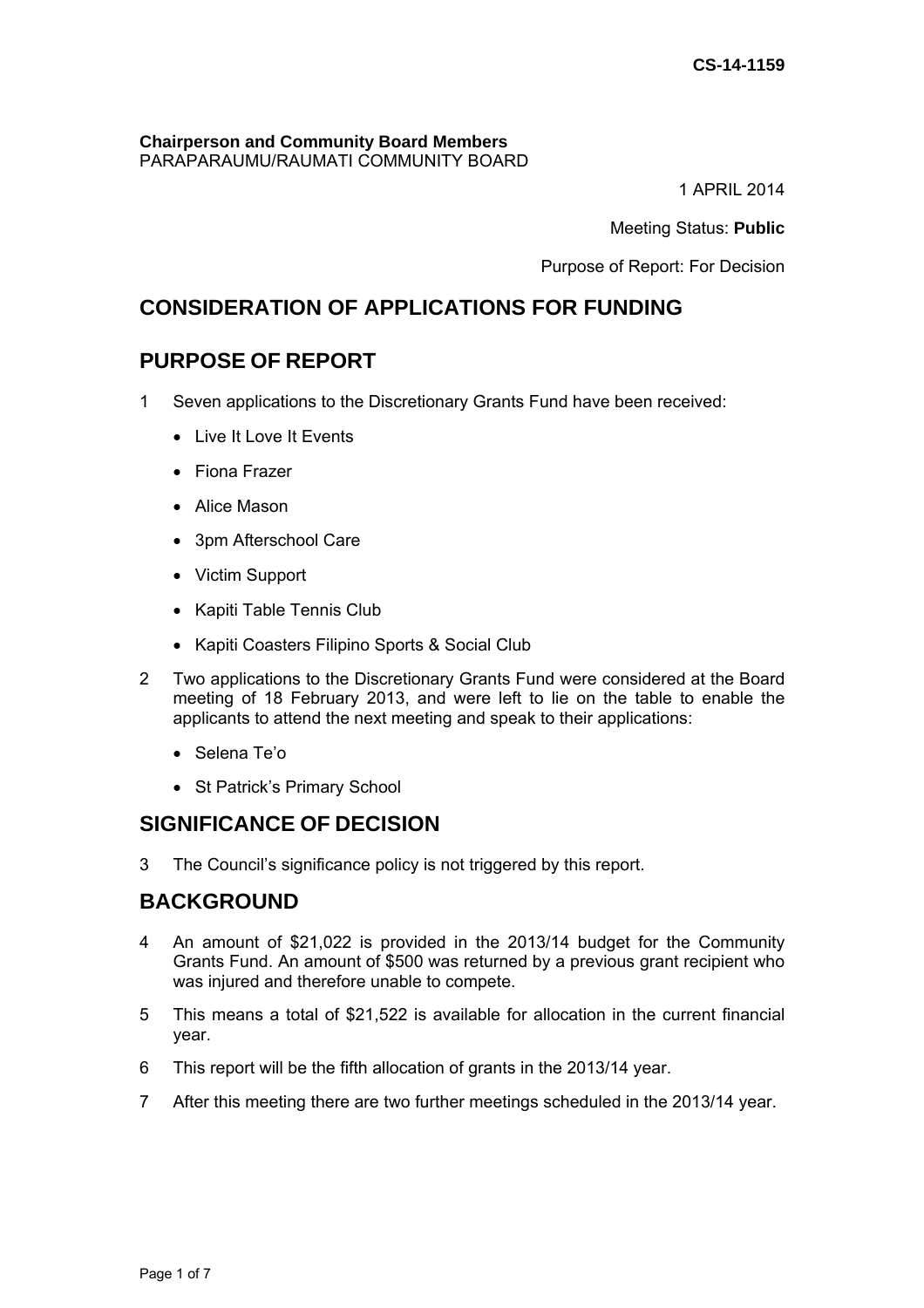# **CONSIDERATIONS**

## **Issues**

- 8 Grants are allocated in accordance with established criteria (copies provided under separate cover).
- 9 All applicants have been advised of the criteria and meeting date by email, telephone or letter.

### **Applications to the Discretionary Grants Fund**

#### Live It Love It Events

- 10 Funding of \$500 is sought to assist with costs associated with the Kapiti Festival on 5 April 2014.
- 11 This application can be considered under Eligible Purpose 2: *Special Project or Activity.*

### Fiona Frazer

- 12 Funding of \$500 is sought to assist with the costs of attending a World Challenge Expedition to India in December 2014 – January 2015.
- 13 This application can be considered under Eligible Purpose 2: *Special Project or Activity.*

#### Alice Mason

- 14 Funding of \$500 is sought to assist with the costs of attending an International Choral Festival in Canada, in June 2014.
- 15 This application can be considered under Eligible Purpose 2: *Special Project or Activity.*

#### 3pm Afterschool Care

- 16 Funding of \$500 is sought to assist with the costs of producing a t-shirt for each child in their school holiday care programme.
- 17 This application can be considered under Eligible Purpose 2: *Special Project or Activity.*

#### Victim Support

- 18 Funding of \$500 is sought to contribute to the costs of delivering their services to victims of crime and trauma.
- 19 This application can be considered under Eligible Purpose 2: *Special Project or Activity.*

#### Kapiti Table Tennis Club

- 20 Funding of \$500 is sought to assist with the cost of hall rental.
- 21 This application can be considered under Eligible Purpose 5: *The Remission of Hall Rental.*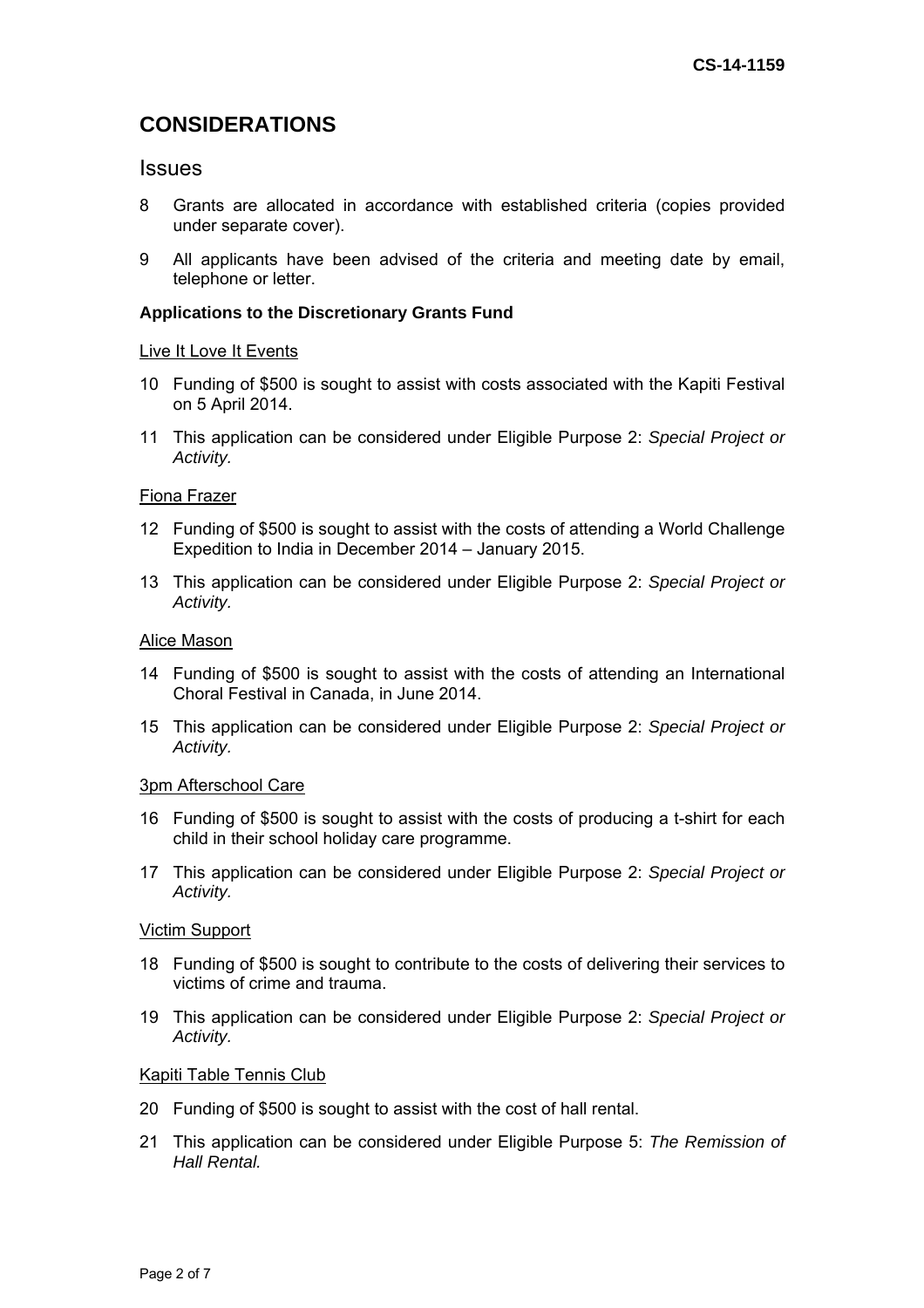### Kapiti Coasters Filipino Sports & Social Club

- 22 Funding of \$500 is sought to assist with the cost of hall rental.
- 23 This application can be considered under Eligible Purpose 5: *The Remission of Hall Rental.*

### Selena Te'o

- 24 Funding of \$500 is sought to assist with the costs of attending an International Choral Festival in Canada, in June 2014.
- 25 This application can be considered under Eligible Purpose 2: *Special Project or Activity.*

### St Patrick's Primary School

- 26 Funding of \$457.52 is sought to pay for the costs of advertising associated with the St Patrick's Day Family Fair on 16 March 2014.
- 27 The Board agreed to consider this application retrospectively as a delay in correspondence meant the applicant was unaware of the need to attend the meeting of 18 February 2014, at which the application was originally considered.
- 28 This application can be considered under Eligible Purpose 2: *Special Project or Activity.*

## Financial Considerations

- 29 An amount of \$21,022 is provided in the 2013/14 budget for the Paraparaumu/Raumati Community Grants Fund. An amount of \$500 was returned by a previous grant recipient who was injured and therefore unable to compete.
- 30 A total of \$21,522 is therefore available for allocation in the current financial year.

|                                                                                   |                              |                            |                                   | <b>Balance available</b><br>for distribution |
|-----------------------------------------------------------------------------------|------------------------------|----------------------------|-----------------------------------|----------------------------------------------|
| 2013/14 Budget allocation                                                         | \$21,022                     | \$21,022                   |                                   |                                              |
| Date of meeting                                                                   | <b>Amount</b><br>applied for | <b>Amount</b><br>allocated | <b>Total allocated</b><br>to date |                                              |
| July 2013 – refund from Paris Dalrymple-Mortleman<br>(Injured, unable to compete) | $-$ \$500                    | \$21,522                   |                                   |                                              |
| 6 August 2013                                                                     | \$5,621                      | \$2,831                    | \$2,331                           | \$19,191                                     |
| 17 September 2013                                                                 | \$6,000                      | \$3,700                    | \$6,031                           | \$15,491                                     |
| 10 December 2013                                                                  | \$4,500                      | \$3,500                    | \$9,531                           | \$11,991                                     |
| 18 February 2014                                                                  | \$2,457.52                   | \$500                      | \$10,031                          | \$11,491                                     |

- 31 The total of applications under consideration in this report is \$4,457.52.
- 32 Should all applications be approved in full, the balance available for distribution in the 2013/14 financial year would be \$7,033.48.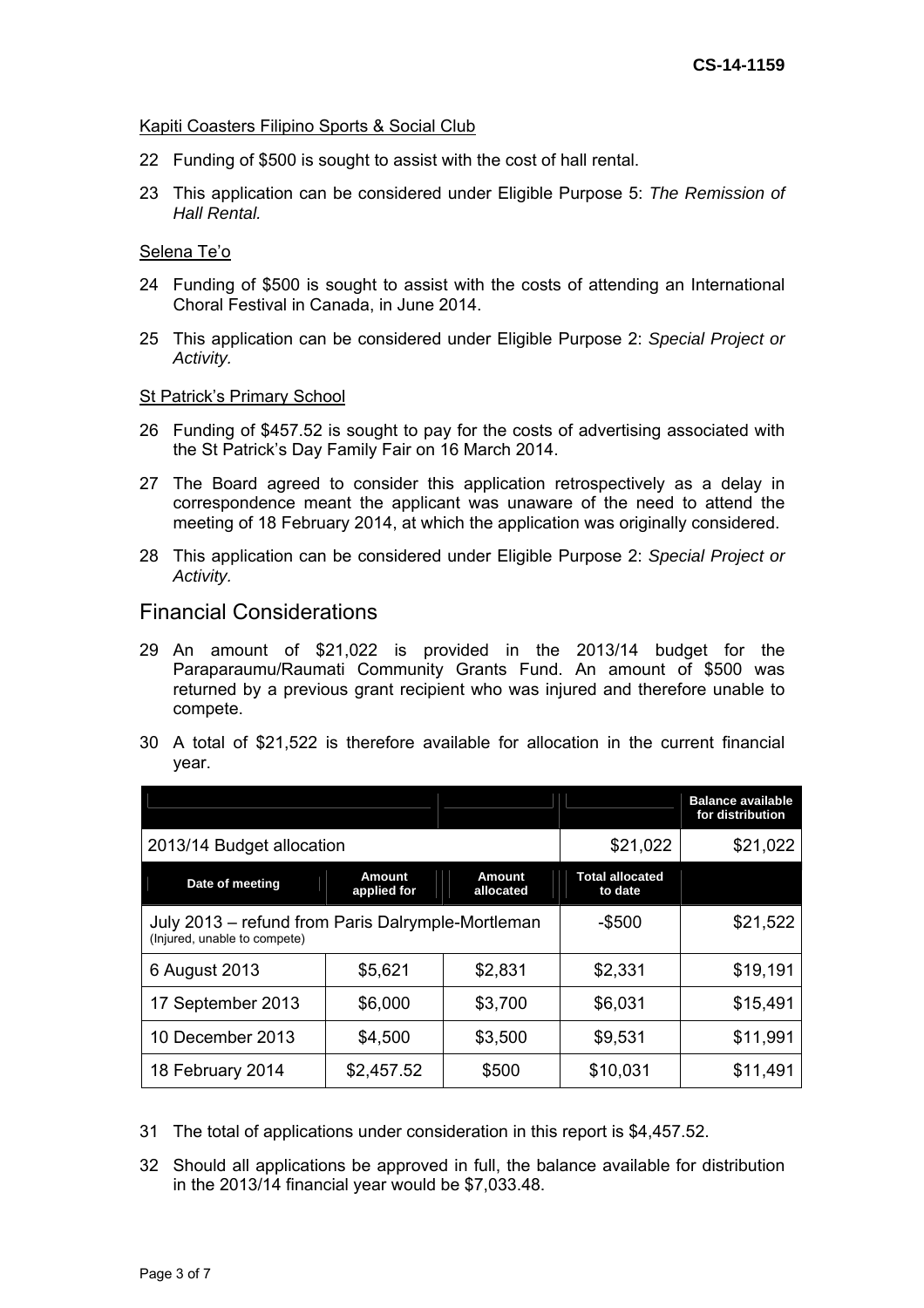33 The following table shows all grants made to date in the 2013/14 financial year:

| Date    | Recipient                   | Amount | Purpose of Grant                                                                     | Report Back                               |
|---------|-----------------------------|--------|--------------------------------------------------------------------------------------|-------------------------------------------|
| 6/8/13  | Kapiti Pony Club            | \$500  | Relocation costs and to purchase storage<br>container to convert into a new clubroom | <b>Due</b><br>Aug 2014                    |
| 6/8/13  | <b>Emily Gannon</b>         | \$250  | Travel costs to Las Vegas to World Hip<br>Hop Dance Championships                    | Received<br>09-08-13                      |
| 6/8/13  | <b>Christine White</b>      | \$300  | Accommodation during song<br>writing/singing camp                                    | <b>Due</b><br><b>Nov 2013</b><br>Reminder |
|         |                             |        |                                                                                      | sent<br>06-02-14                          |
| 6/8/13  | Karlos Zammit               | \$100  | Travel to Barcelona and London for Ricki<br>Herbert Football Academy Tour            | Received<br>25-02-14                      |
| 6/8/13  | Katherine Ford              | \$240  | To cover 8 indoor netball games                                                      | Received<br>14-02-14                      |
| 6/8/13  | <b>Caleb Howell</b>         | \$200  | Travel to Los Angeles Dance Tour                                                     | <b>Due</b><br><b>Sept 2014</b>            |
| 6/8/13  | Kapiti Horticulture Society | \$250  | <b>Annual Flower Show</b>                                                            | Received<br>13-02-14                      |
| 6/8/13  | Kapiti Chess Club           | \$200  | Replace chessboards, chess pieces and<br>clocks                                      | Received<br>19-02-14                      |
| 6/8/13  | <b>Mulled Wine Concerts</b> | \$200  | Delivering and removal of piano to<br>concerts                                       | Received<br>15-08-13                      |
| 6/8/13  | <b>Neko Diamantis</b>       | \$341  | Aqua Zumba training course                                                           | Received<br>16-09-13                      |
| 6/8/13  | Kapiti Mountainbike Club    | \$250  | Additional Resource Consent application<br>for their biking track                    | Received<br>18-11-13                      |
| 17/9/13 | Harry Baker                 | \$250  | School Exchange to Thailand Nov 13                                                   | Received<br>26-03-14                      |
| 17/9/13 | <b>Jarrod Stant</b>         | \$250  | Football Tour to Malaysia Sept 13                                                    | Received<br>14-03-14                      |
| 17/9/13 | Johnny Hargreaves           | \$250  | Inline Hockey in New Plymouth 27 Sep-1<br>Oct                                        | Received<br>09-01-14                      |
| 17/9/13 | Kenakena Boys Mentoring     | \$500  | Overnight camp in December 13                                                        | Due Mar<br>2014                           |
| 17/9/13 | Zane Blackman               | \$250  | School Exchange to Thailand Nov 13                                                   | Received<br>25-03-14                      |
| 17/9/13 | Mary Potter Hospice         | \$500  | <b>Strawberry Festival Nov 13</b>                                                    | Received<br>03-02-14                      |
| 17/9/13 | Probus Club                 | \$300  | 40 <sup>th</sup> Jubilee in November 2014                                            | <b>Due</b><br>Feb 2015                    |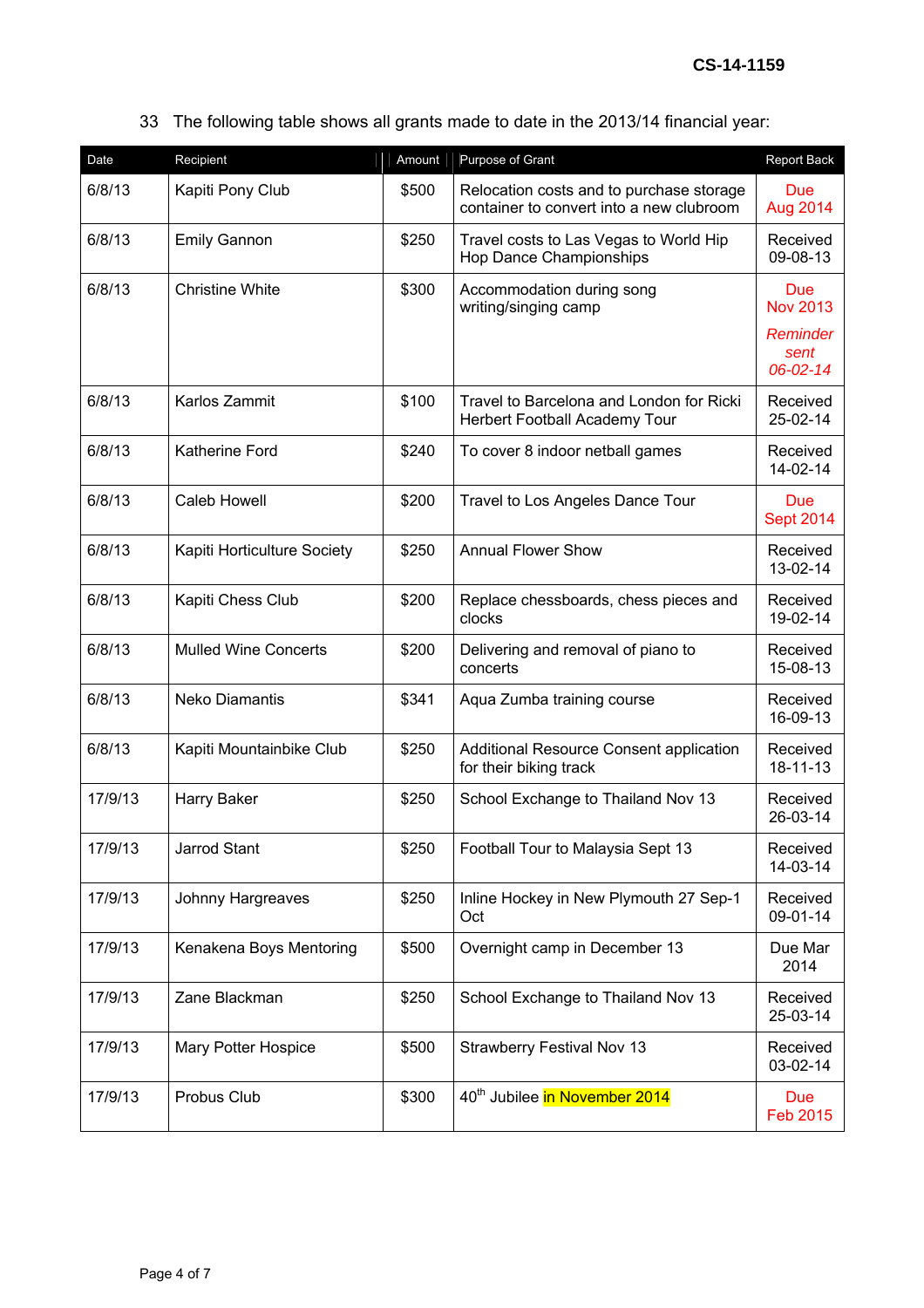| Date     | Recipient                                    | Amount   | Purpose of Grant                                                                                                                              | <b>Report Back</b>                              |
|----------|----------------------------------------------|----------|-----------------------------------------------------------------------------------------------------------------------------------------------|-------------------------------------------------|
| 17/9/13  | <b>Holly Cooper</b>                          | \$250    | School Exchange to Thailand Nov 13                                                                                                            | <b>Due</b><br>Feb 2013                          |
|          |                                              |          |                                                                                                                                               | Reminder<br>sent<br>24-03-14                    |
| 17/9/13  | L'Arche Kapiti                               | \$300    | A pilgrimage on the Wanganui River Nov<br>13                                                                                                  | Due<br><b>Feb 2013</b>                          |
|          |                                              |          |                                                                                                                                               | Reminder<br>sent<br>24-03-14                    |
| 17/9/13  | Peter Pan Playgroup                          | \$300    | Rental costs Kapiti Community Centre                                                                                                          | Received<br>24-02-14                            |
| 17/9/13  | Stroke Club - Kapiti                         | \$300    | Hall rental at Kapiti Community Centre                                                                                                        | Due<br>Dec 2013<br>Reminder<br>sent<br>06-02-14 |
| 17/9/13  | <b>Presentation Sisters</b>                  | \$250    | Hall Hire and Security for their Mission<br>Gala 2013                                                                                         | Received<br>$12 - 11 - 13$                      |
| 10/12/13 | <b>Light House Family Trust</b>              | \$500    | Costs of having seat harnesses installed<br>in the Light House vans.                                                                          | Received<br>28-01-14                            |
| 10/12/13 | Kapiti Coast Rugby League<br>$(2004)$ Inc    | \$500    | Cost of hiring fields for the 2013 Tag<br>Season                                                                                              | <b>Due</b><br><b>Mar 2014</b>                   |
| 10/12/13 | Sadie Stuart                                 | \$500    | Costs associated with setting up the<br>Diesel Club                                                                                           | Due<br><b>Mar 2014</b>                          |
| 10/12/13 | Dean Hapeta                                  | \$250    | Holding the 'Reggae on the Beach'<br>events in Raumati, in January 2014                                                                       | Received<br>09-01-14                            |
| 10/12/13 | Jacinta Beckley                              | \$250    | Attending the NZ U20 Women's<br>Basketball Champs in Perth, in February<br>2014                                                               | Received<br>27-02-14                            |
| 10/12/13 | Our Lady of Kapiti Parish<br>Events          | \$500    | Holding the fundraising luncheon at<br>Southwards Car Museum, in December<br>2013                                                             | Received<br>$21 - 01 - 14$                      |
| 10/12/13 | Parkinson's Society Kapiti<br>Horowhenua Inc | \$500    | Administration costs of the Society's local<br>office                                                                                         | Received<br>26-02-14                            |
| 10/12/13 | Kapiti Women's Community<br>Choir            | \$500    | Costs for Kapiti Uniting Church Hall in<br>Raumati Beach                                                                                      | <b>Due</b><br><b>Mar 2014</b>                   |
| 18/02/14 | Cancer Society - Kapiti                      | \$500    | Costs for providing a Survivors and<br>Caregivers Marquee at the Cancer<br>Society Relay for Life, Paraparaumu<br>Domain, 22/23 February 2014 | <b>Due April</b><br>2014                        |
|          | Total allocated to date                      | \$10,031 |                                                                                                                                               |                                                 |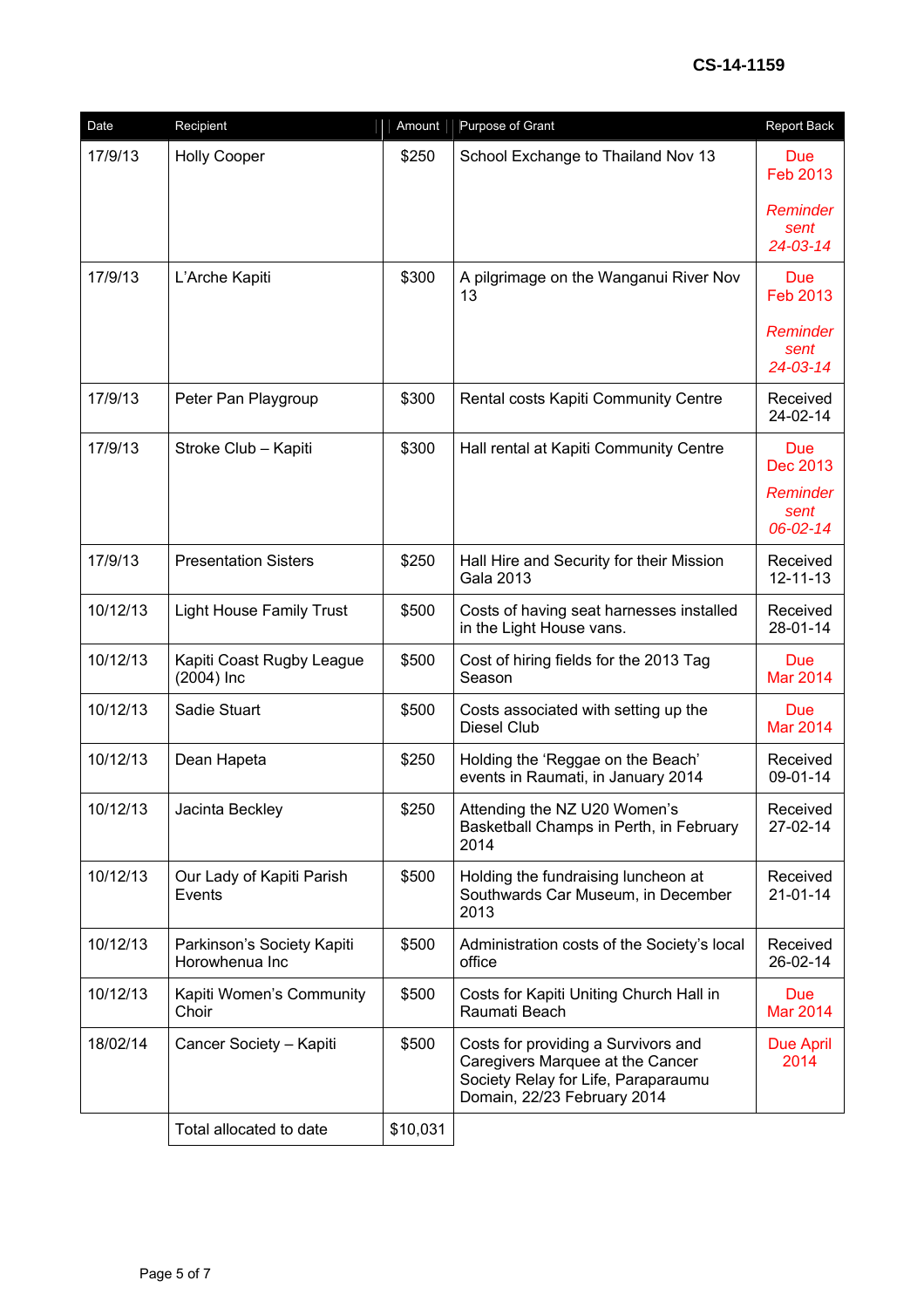## **Delegation**

34 The Paraparaumu/Raumati Community Board has delegated authority as at section D.10 of the Governance Structure approved by Council on 7 November 2013:

## *Community Grants*

*10.13 Authority to consider and approve the allocation of community-based grant funds as deemed appropriate under agreed criteria of both existing schemes and any granting schemes that may be approved through the Annual Plan process of the Long Term Plan (LTP) process.* 

## **RECOMMENDATIONS**

- 35 That the Paraparaumu/Raumati Community Board grants Live It Love It Events a grant of \$...................... to assist with the costs associated with the Kapiti Festival on 5 April 2014.
- 36 That the Paraparaumu/Raumati Community Board grants Fiona Frazer a grant of \$...................... to assist with the costs of attending a World Challenge Expedition to India in December 2014 – January 2015.
- 37 That the Paraparaumu/Raumati Community Board grants Alice Mason a grant of \$...................... to assist with the costs of attending an International Choral Festival in Canada, in June 2014.
- 38 That the Paraparaumu/Raumati Community Board grants 3pm Afterschool Care a grant of \$...................... to assist with the costs of producing a t-shirt for each child in their school holiday care programme.
- 39 That the Paraparaumu/Raumati Community Board grants Victim Support a grant of \$...................... to assist with the costs of delivering their services to victims of crime and trauma.
- 40 That the Paraparaumu/Raumati Community Board grants the Kapiti Table Tennis club a grant of \$...................... to assist with the costs of hall rental.
- 41 That the Paraparaumu/Raumati Community Board grants the Kapiti Coasters Filipino Sports & Social Club a grant of \$...................... to assist with the costs of hall rental.
- 42 That the Paraparaumu/Raumati Community Board grants Selena Te'o a grant of \$...................... to assist with the costs of attending an International Choral Festival in Canada, in June 2014.